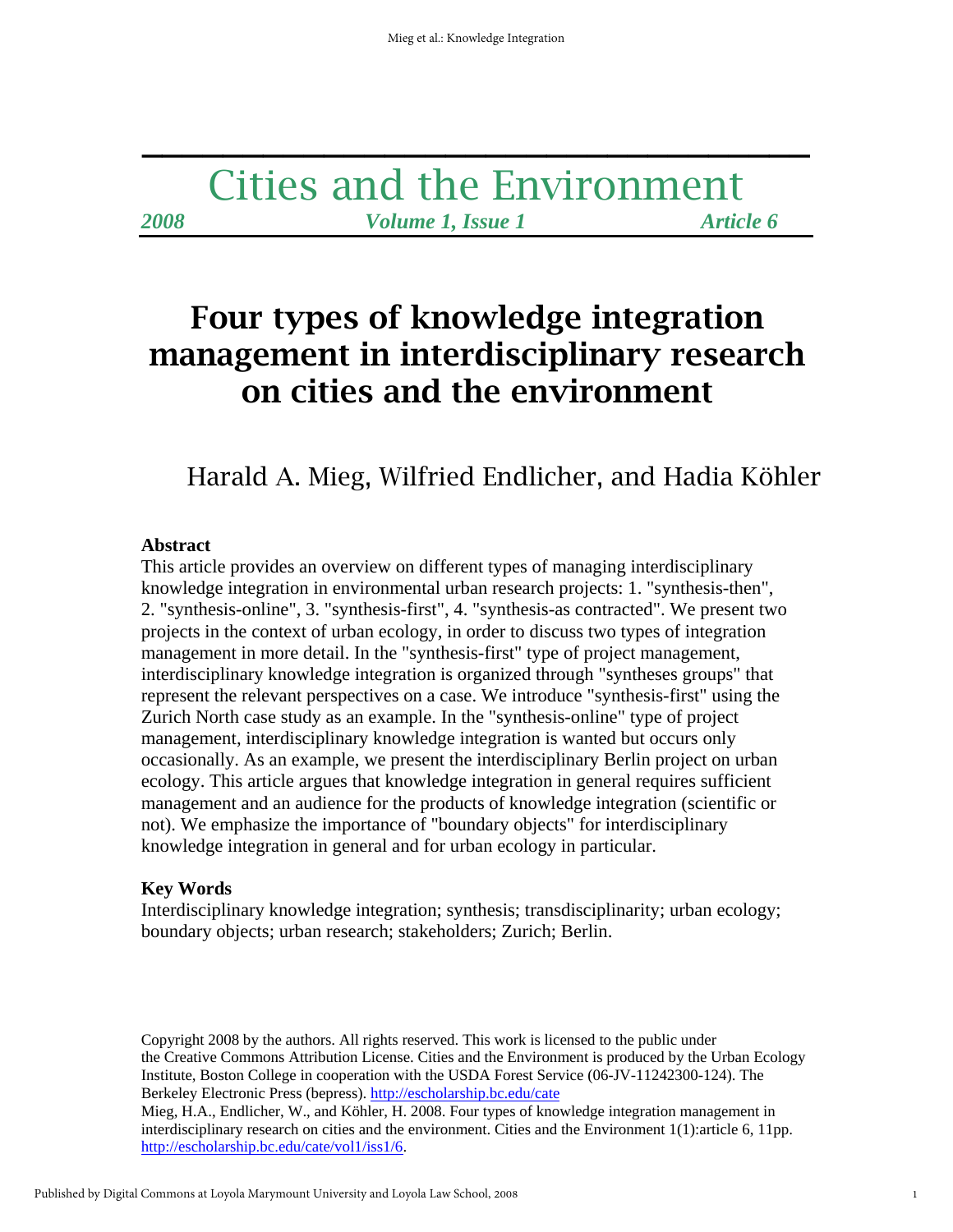Interdisciplinarity and knowledge integration is a goal often claimed in research projects, especially in urban ecology and projects on sustainable urban development. However, anybody who has any experience in interdisciplinary work knows that there are difficulties such as (Mieg 2003a):

 -The huge gap in the scientific cultures between natural sciences and social sciences or: science and humanities;

 -The impact of the disciplinary peer reviewing system that does not really reward interdisciplinary work;

-No or low budgets for knowledge integration management.

 Although many scientific innovations emerge at the borders of disciplines, scientific careers generally are made within disciplines. The most prestigious journals of a discipline rarely accept interdisciplinary work. Thus, even widely acceptable fields of interdisciplinary work such as the environmental sciences seem well-advised to develop into a particular discipline in order to provide scientific career opportunities (Mieg 2003b).

 The aim of this article is to describe different types of interdisciplinary knowledge integration, or: how to attain knowledge integration under different preconditions. The focus is on the consequences for urban ecology.

## **BOUNDARY OBJECTS**

 Some methodologies have already been defined for interdisciplinary work. One of the most simple and robust ones is the use of so-called "boundary objects" (Star and Griesemer 1989). Boundary objects are means of translation, especially useful in modular, interdisciplinary work (Mieg et al. 1996). Simple boundary objects are physical objects that can be studied simultaneously using methods from different disciplines. In the context of urban research, the particular concrete *case* can be considered as a boundary object as well. For instance, an abandoned former industrial or commercial site, now a vacant lot, that can be studied from the perspective of ecological succession or from the perspective of urban real estate investment. The study of the particular case helps to translate one perspective (ecology) into another (real estate market), for instance by assessing the site's potential as an urban pocket park. Every physical part of a city can be subject to a multitude of possible analytical perspectives that may overlap to a certain extent.

 Boundary objects cannot only be physical cases (sites) but also *concepts* such as "traffic" or "urban planning". In general, abstract concepts are under-determined and leave room for interpretation through different disciplines and from various viewpoints. For instance, traffic can be considered from the perspective of air pollution but also as a problem of traffic management.

 Both the cases and the concepts help to define the *epistemic integration,* which is the conceptual architecture of how to view a particular case or project. Figure 1 shows the epistemic integration of the 1990's revitalization case of Zurich North, a former industrial site of about 70 hectares in the North of Zurich, Switzerland. This was a joint project between property owners, science and the municipal authorities. The overall goal was to induce sustainable development (Scholz and Tietje 2002; Scholz et al. 1997). The "case" was viewed from six perspectives, addressed as "parks and green", "water management", "urban development", "contamination", "mobility and transportation" and "building and construction". These were the main conceptual descriptors and points of synthesis of the project. Figure 1 shows three levels: the case, the descriptors (here: syntheses) and, finally, the subprojects which were defined by the relevant disciplinary project. For instance, "contamination" was broken down into an analytical, historical, technical and juridical subproject. As Figure 1 indicates, the main input at the subproject level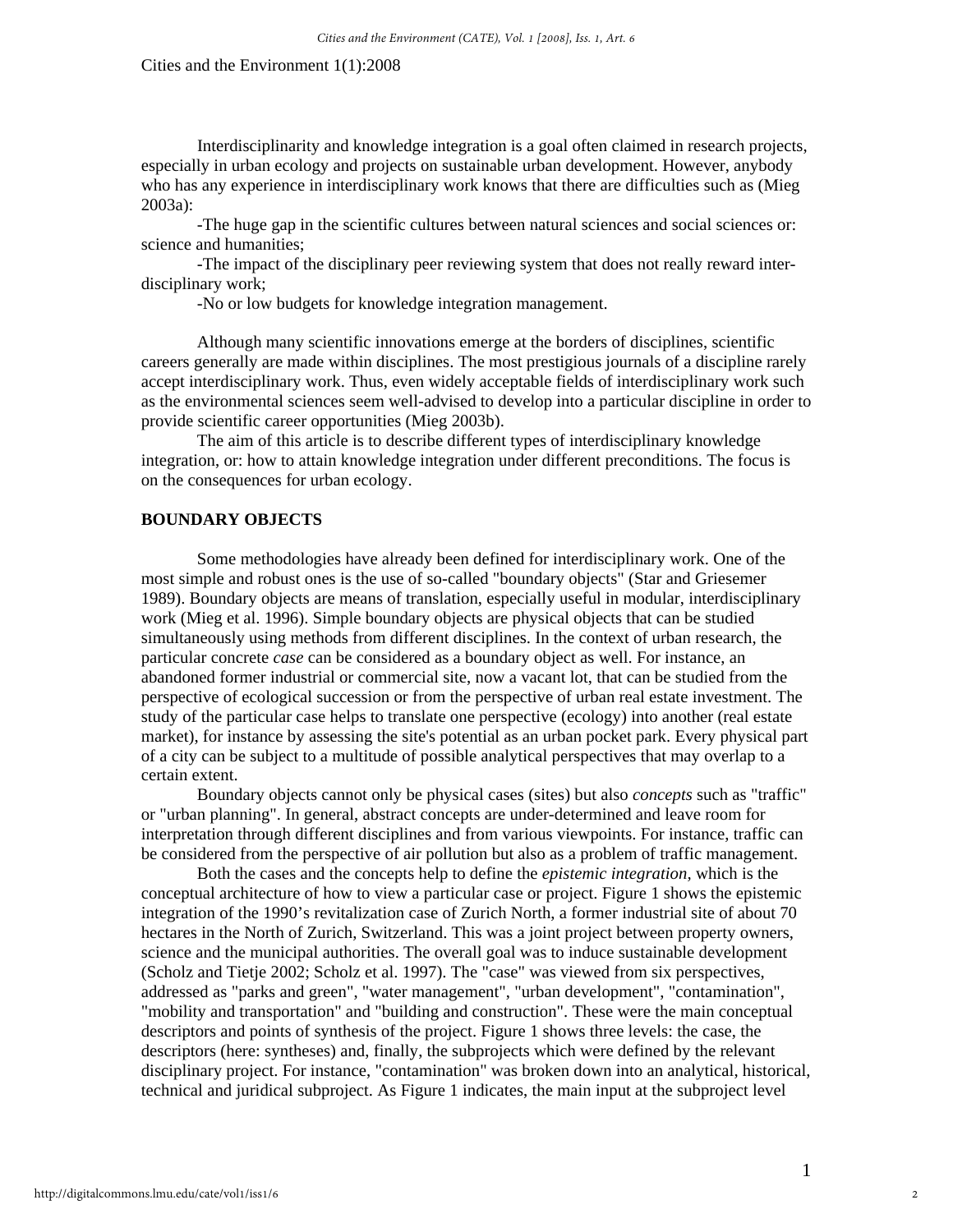came from the disciplines, whereas the inputs at the conceptual level came from interaction between environmental scientists with stakeholders (citizens, property owners, shop owners, politicians...).



**Figure 1: Epistemic integration of the Zurich North case**

(Scholz et al.1997; Scholz and Tietje 2002)

 Thus, as seen in the Zurich North case, boundary objects not only support interdisciplinary work but also transdisciplinarity that is consensus building when cooperating with stakeholders.

# **TYPES OF INTEGRATION MANAGEMENT**

 An epistemic reconstruction of an urban development case as presented in Figure 1 can be found in many projects. Differences in knowledge integration do not, so much result, from differing conceptual architectures than from differences in *integration management*. In practice, we can distinguish four types, listed in Table 1 under the titles of "synthesis-then", "synthesisonline", "synthesis-first" and "synthesis-as contracted". In this section the three types called "synthesis-then", "synthesis-first" and "synthesis-as contracted" are presented. The fourth type ("synthesis-online") will be discussed in the following section that deals with the Berlin urban ecology project.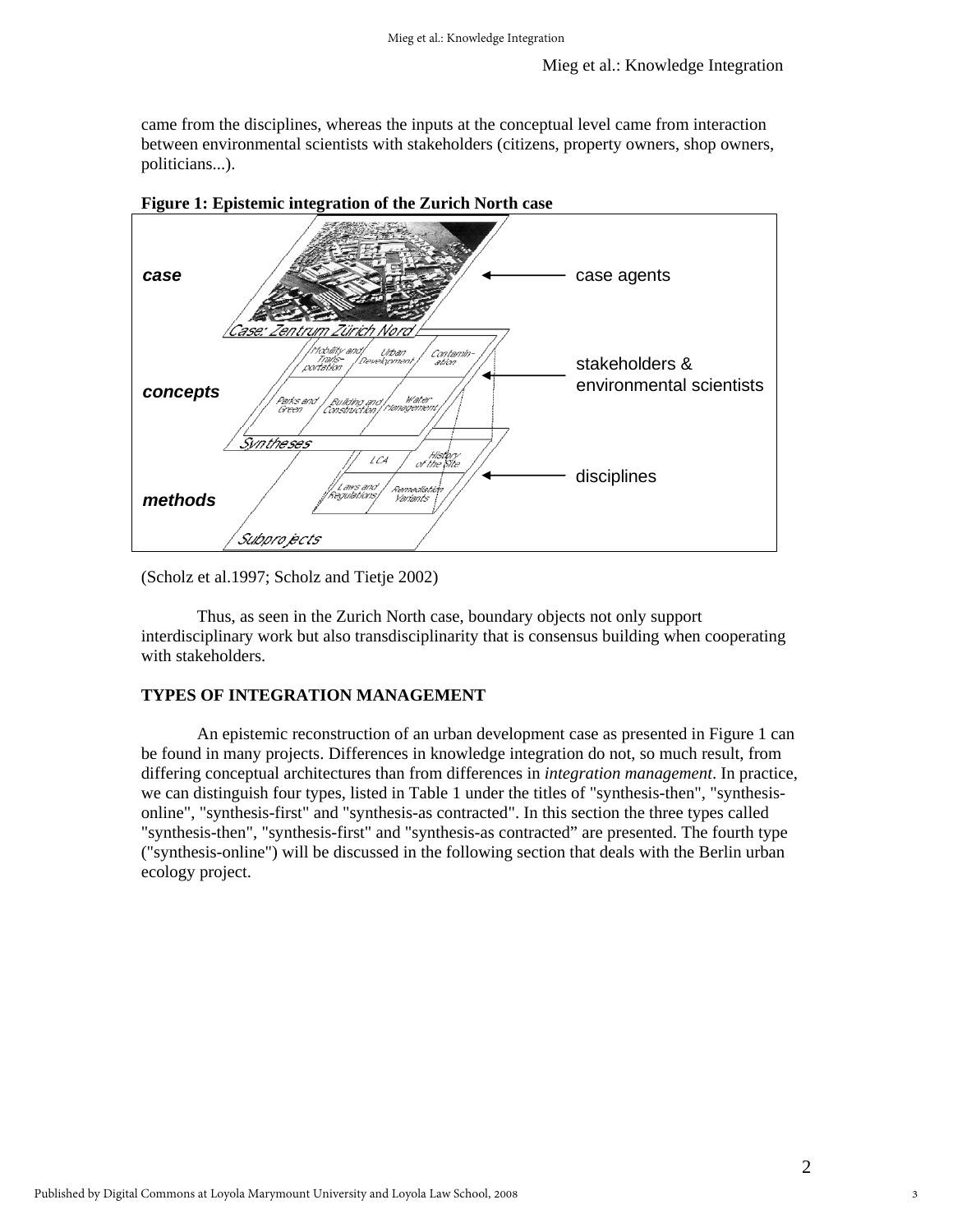|                                                        | Table 1: Four types of integration management                    |                                                                       |                                                                         |                                          |
|--------------------------------------------------------|------------------------------------------------------------------|-----------------------------------------------------------------------|-------------------------------------------------------------------------|------------------------------------------|
|                                                        | <b>Synthesis-then</b>                                            | <b>Synthesis-online</b>                                               | <b>Synthesis-first</b>                                                  | <b>Synthesis-as</b>                      |
|                                                        |                                                                  |                                                                       |                                                                         | contracted                               |
| Type of research                                       | multidisciplinary                                                | interdisciplinary                                                     | transdisciplinary                                                       | professional                             |
| Audience                                               | scientific<br>community                                          | scientific<br>community /<br>interested public                        | scientists and<br>stakeholders                                          | client                                   |
| Epistemic<br>integration                               | additive                                                         | partial                                                               | hierarchical                                                            | report                                   |
| Typical project<br>members (cf.<br>Mieg 2000,<br>2006) | scientists                                                       | scientists, co-<br>ordinators (also<br>for external<br>communication) | scientists,<br>stakeholders,<br>project<br>management                   | staff<br>(scientific and<br>other)       |
| Performance<br>(what is paid<br>for?)                  | scientific papers                                                | scientific papers,<br>scientific training                             | transfer, report,<br>scientific papers,<br>scientific training          | project output<br>(report,<br>treatment) |
| Integration<br>management                              | weak, or<br>contracted<br>(moderated)<br>synthesis<br>moderation | on occasion                                                           | methodological,<br>high input                                           | task-oriented,<br>efficient              |
| Science-society<br>knowledge<br>transfer               | haphazard,<br>scientific<br>conferences                          | through inter-<br>action, scientific<br>/ public<br>conferences       | through parti-<br>cipation, a series<br>of meeting and<br>public events | contracted,<br>meeting                   |
| Interdisciplinary<br>output                            | exchange of<br>methods                                           | exchange of<br>views; theory<br>inputs                                | joint products;<br>theory inputs                                        | professional<br>product                  |
| Examples                                               |                                                                  | Berlin "urban<br>ecology" project<br>(see Table 2)                    | Zurich North (see<br>Figure 1)                                          |                                          |

**Table 1: Four types of integration management** 

## **Synthesis-then**

 The most common case of multidisciplinary work is a "synthesis-then"-type project. This type refers to agglomerations of projects from several disciplines. The single projects run under an umbrella theme but follow separate paths. Figure 2 sketches this type of integration management. It is called synthesis-then, because the synthesis is postponed to the future. The subprojects are focused on producing "good" science, which are high-quality research papers. The subprojects and papers are oriented towards specific disciplines, especially when the involved doctoral students can only be promoted within a particular discipline - as in the case of the German university system. In general, there are no or few resources for knowledge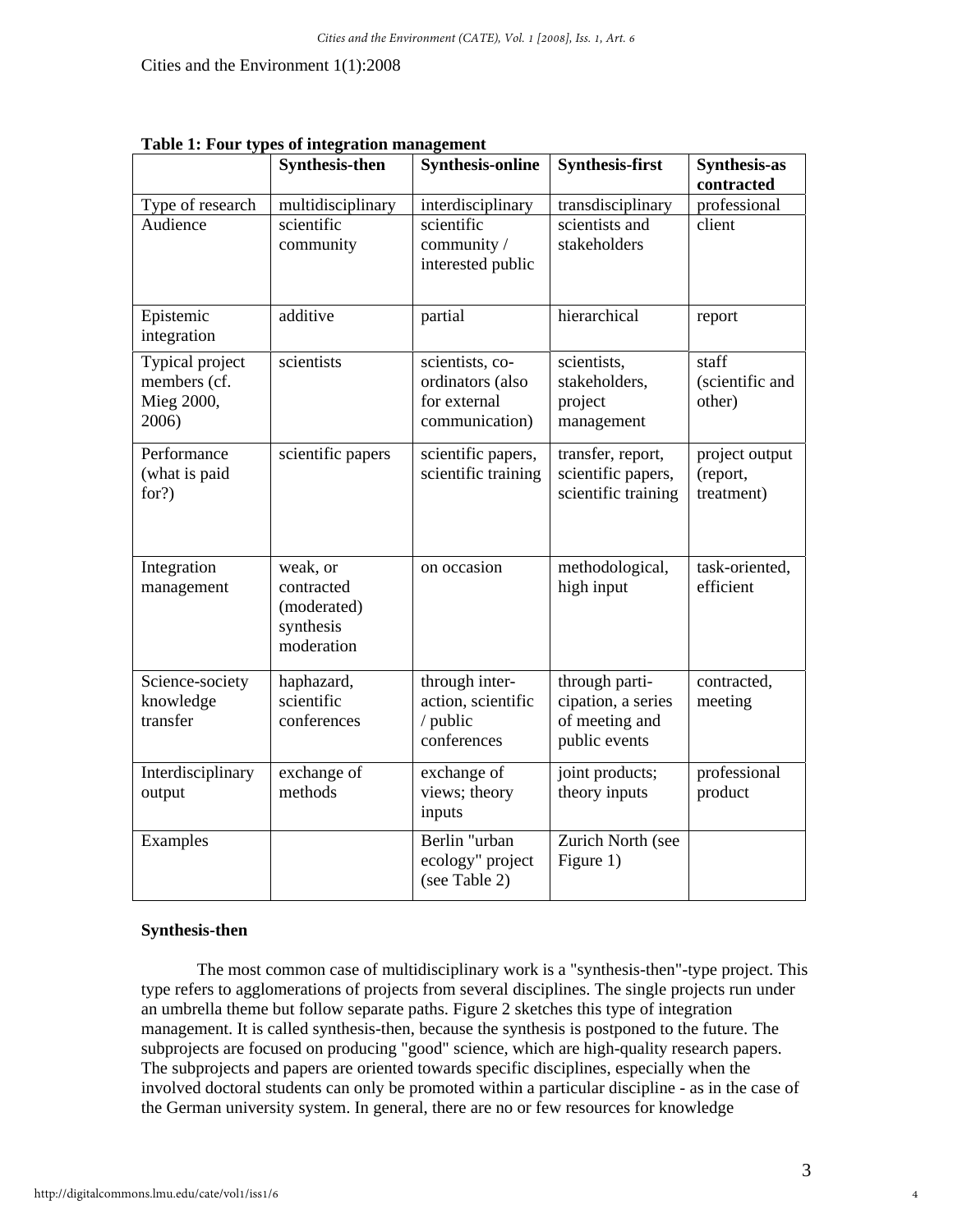integration; there is also a lack of interest. If there is a significant interest in a synthesis, for example through the project sponsors (scientific or not), then, usually, an outsourced integration moderation is organized, for example a delphi, an expert workshop, a conference, a hearing. However, as Table 1 shows, for the typical project member, the main audience is his or her scientific community.



# **Figure 2: Project management "synthesis-then"**

# **Synthesis-first**

The project-type "synthesis-first" follows a completely different, transdisciplinary approach. In this context, transdisciplinarity means the integration of stakeholders with the project from the beginning, particularly when defining the overall goal of the project and the relevant research questions (cf. Thompson Klein et al. 2001). This happened in the case of Zurich North. The property owners and some politicians ("case agents") approached the Swiss Federal Institute of Technology (ETH Zurich) for a joint project in order to redevelop the area. The project title was Zentrum Zürich Nord (Urban Centre Zurich North). The project included - in various roles - stakeholders, environmental scientists, planning and design professionals, associated engineering firms - and students, in all about 200 people. Work was organized through six synthesis groups (see Figures 1 and 3), for instance a group that was concerned with the contamination problem. The goal was to develop a basis on which a "sustainable" decision regarding the contamination of the site could be found. The disciplinary subprojects were defined accordingly. Working in syntheses groups guaranteed knowledge integration at very high conceptual and planning levels.





4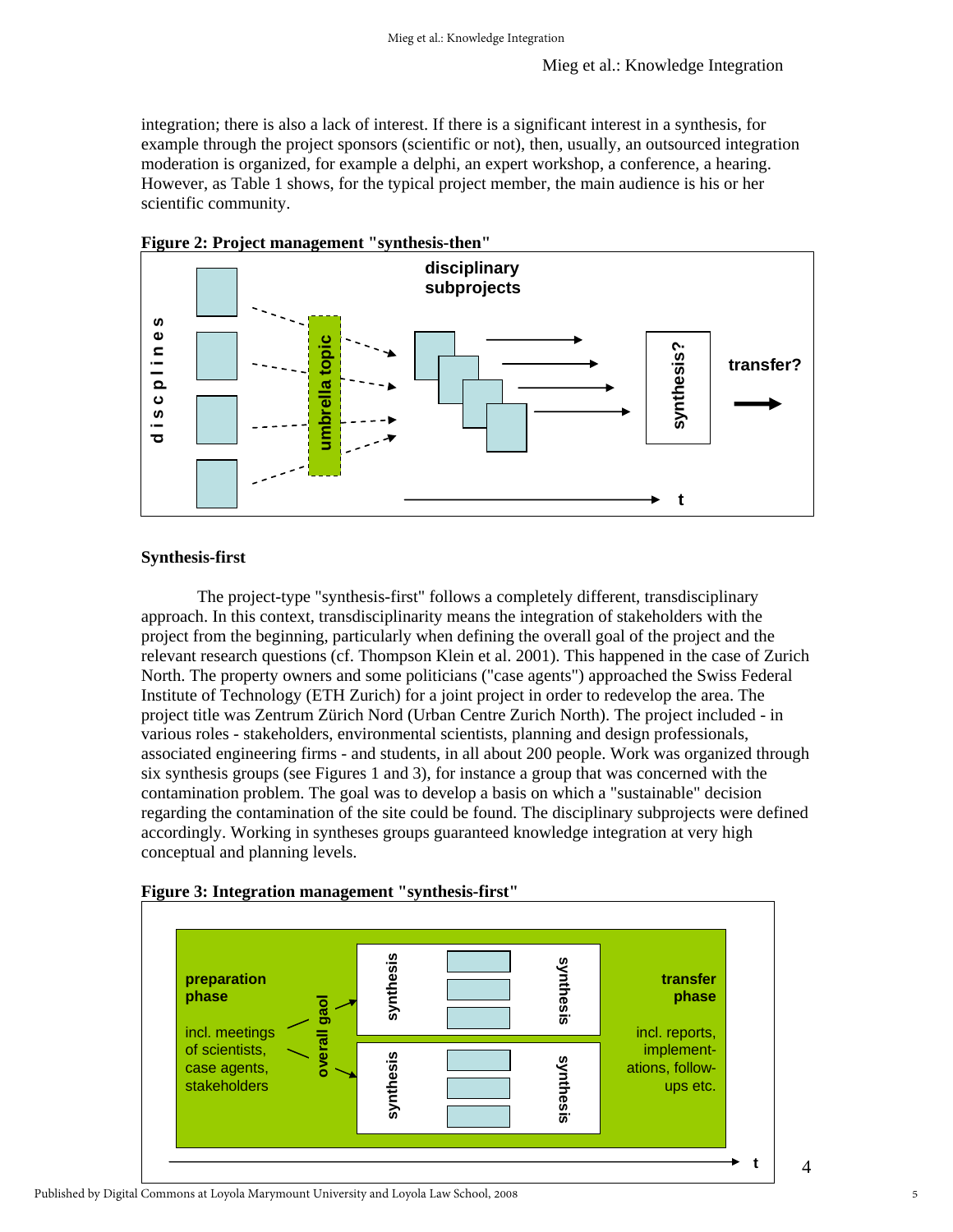Knowledge integration was supported through a toolset of synthesis methods, such as formative scenario analysis or formative multi-attributive assessments (Scholz and Tietje 2002). As the stakeholders participated (including the property owners and the municipal authorities), the project contributed heavily to the revitalization of this site. For instance, a platform was created for a joint traffic infrastructure planning (property owners, city, and local grass root association). The project also contributed to the integration of multi-attributive methods in the assessment of remediation technologies for contaminated sites (Schwarzenbach et al.1999). The core problem of "synthesis-first"-projects, however, is the complexity of project organization that necessitates the allocation of project management resources. In general, the project requires long preparation and - equally important - the management of post-project knowledge transfer. In the case of Zurich North, the core project took half a year, but preparation and transfer required another 1.5 years. The management costs were paid partly by the property owners, because of their interest re-developing the site; and partly by ETH Zurich, as the project also served as a training course for students of environmental sciences.

#### **Synthesis-as contracted**

 The last type of integration management, "synthesis-as contracted", refers to professional work, e.g. by landscape architects, environmental engineers or market research institutes that also conduct urban research (e.g., Prognos, Mercer). These experts and institutions may be independent or university-based. In this case of integration management, a specific task or project is contracted by a client, for example the city office for green spaces. The contracted work may comprise:

- An expert opinion on land revitalization and reuse planning for contaminated sites.
- An annual report on municipal waste management.
- A comparative study on the liveability of particular cities.

 In the context of "synthesis-as contracted" work, knowledge integration has to fulfil a specific task; the results are transferred within the professional-client relationship (Mieg in press). The client defines the product (e.g., a report) that has to be delivered; the choice of the suitable methodology (e.g., types of soil probes) remains at the discretion of the contracted professional. This is the reason why many professionals feel restricted and uneasy when they are involved in "synthesis-first" projects with their strict process methodology (Mieg 2000, 2006). Whereas "synthesis-as contracted" work is oriented towards the contracted product, integration management of the types "synthesis-first" and "synthesis-online" are more focused on the process.

# **"SYNTHESIS-ONLINE:" THE BERLIN URBAN ECOLOGY RESEARCH PROJECT (RTG 780)**

 In 2002, three Berlin universities and two non-university research institutes launched a joint research training group (RTG 780) called "Urban Ecology" (www.stadtoekologie-berlin.de). This project is funded by the German Research Foundation, divided into three phases and runs until 2011. It provides an example of the "synthesis-online" type of knowledge integration.

#### **The project RTG 780**

 Table 2 provides an overview of the three projects terms and the involved boundary concepts. During the first research term, research was organized on a northwest-southeast transect through the Berlin metropolitan area from the centre to the very outskirts. Research focussed on a variety of subjects such as the changing conditions of neophytes (von der Lippe et al. 2005), urban air quality (Wolf-Benning et al. 2005), soil conditions in urban environments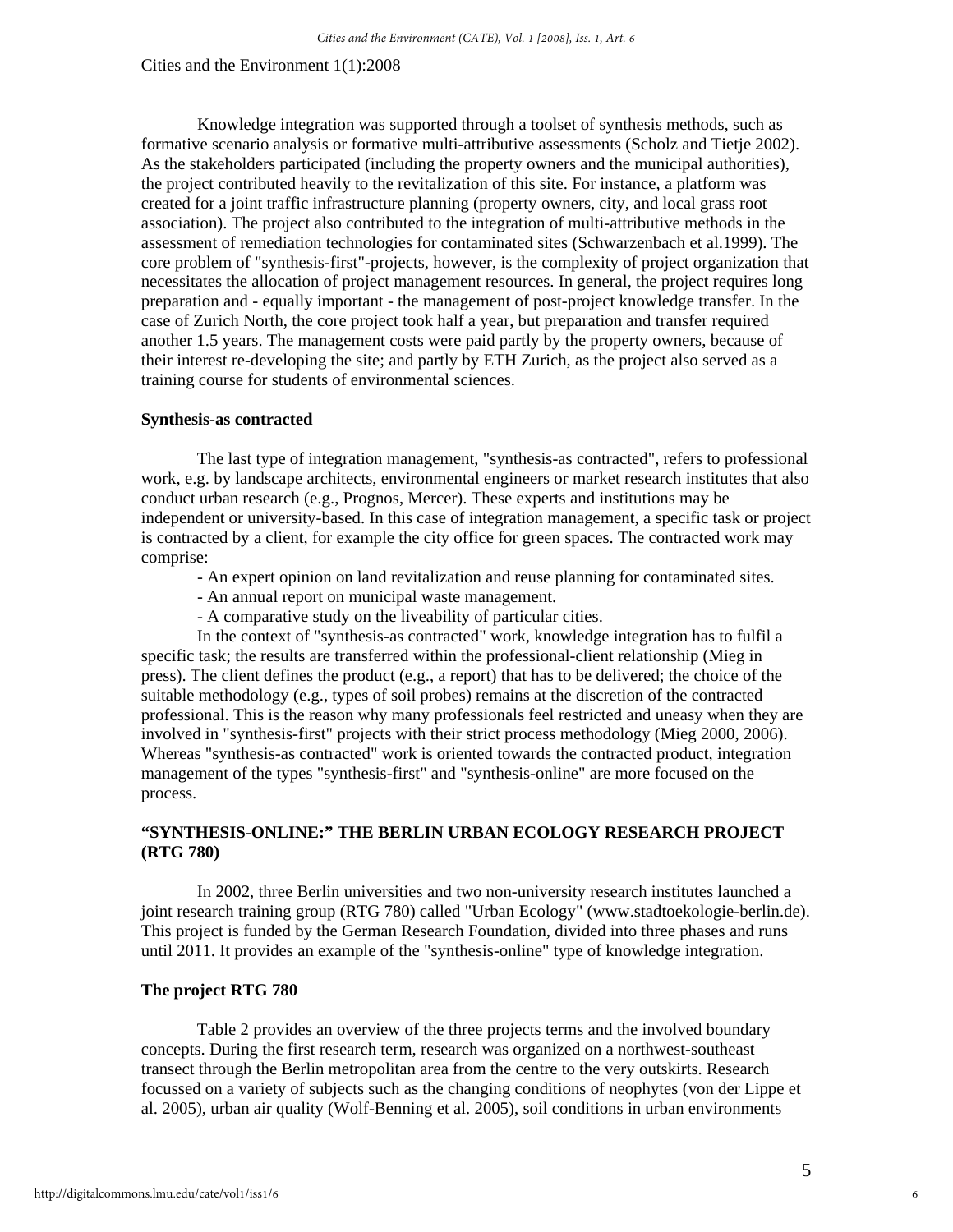(Nehls et al. 2006), the habitat of kestrel (Kübler and Zeller 2005) or community gardens (Rosol 2005).

| <b>Term</b> | Year          | <b>Guiding topic</b>                    | <b>Boundary objects / integration</b><br>concept |
|-------------|---------------|-----------------------------------------|--------------------------------------------------|
| Term 1      | $2002 - 2005$ | ecology of the<br>European metropolis   | northwest-southeast transect                     |
| Term 2      | $2005 - 2008$ | shrinking cities                        | vacant lots (in 3 Berlin districts)              |
| Term 3      | $2008 - 2011$ | optimizing urban-<br>nature development | research clusters                                |

**Table 2: The Berlin urban ecology research project (RTG 780)** 

 Research in the second term focuses on urban vacant lots. The guiding topic of the term is "shrinking cities", a demographic and economic phenomenon that has hit many cities in Central Europe. It leads to a downward spiral of aggravating problems particularly in economic terms (see Figure 4, left side). Vacant lots represent a typical feature in shrinking cities and are of special interest to urban ecology. They offer - often only temporarily - habitats for plants and animals as well as opportunities for real estate investments and urban restructuring. Figure 4 (right side) provides an overview of the epistemic structure of the project that includes 16 subprojects. The inputs come from a wide range of disciplines, including geography, biology and psychology. The joint focus however is on urban vacant lots.





 Research in the third term of the Berlin urban ecology project will be clustered around four topics:

- 1) Biodiversity and optimizing ecological functions of roadside areas
- 2) Reuse of former housing estates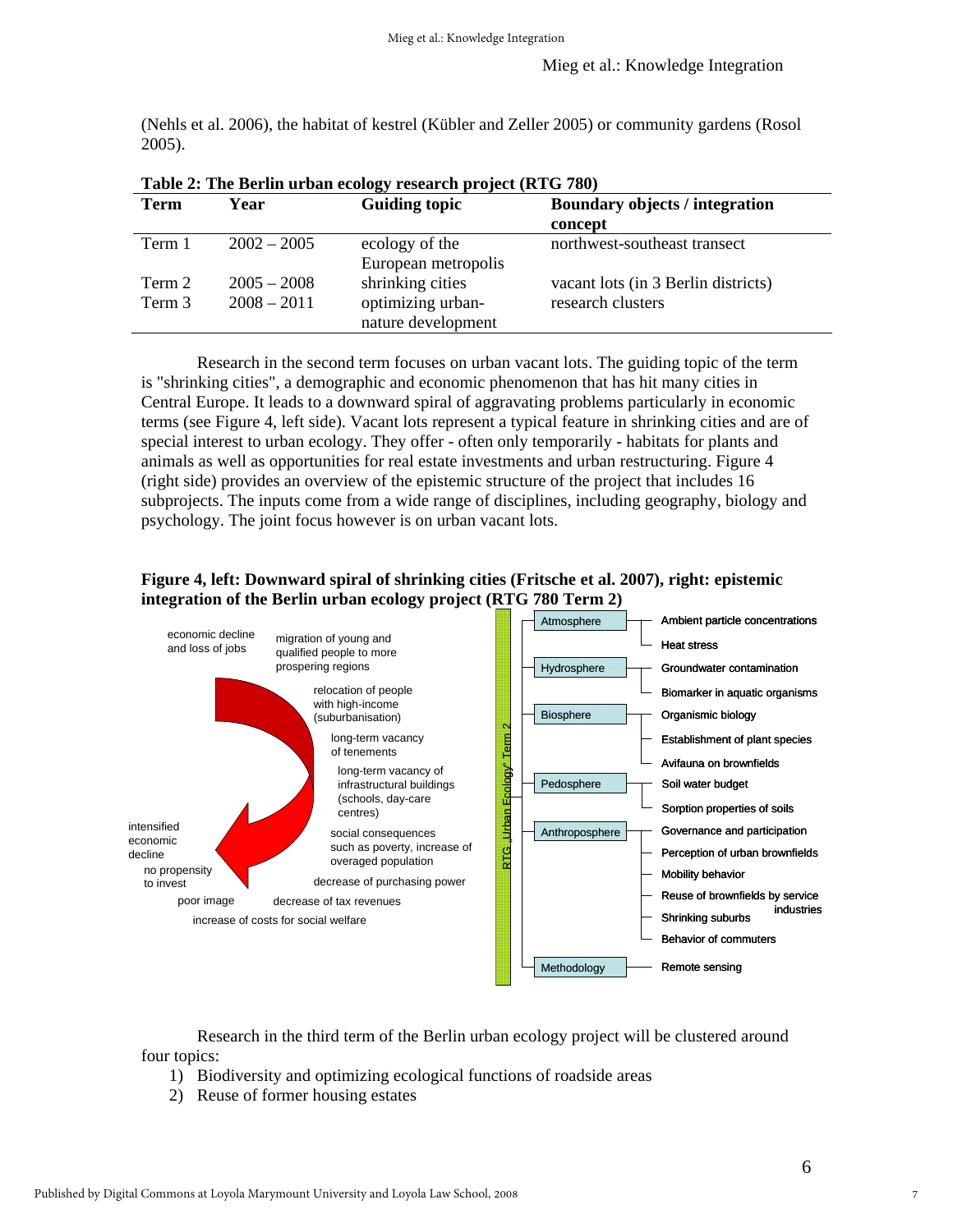- 3) Strategies for temporarily used urban sites
- 4) Psychosomatic health of city residents

 The organizing principle is to conduct research at ecological hotspots such as roadside areas. These hotspots again serve as boundary objects.

## **Synthesis-online**

 The Berlin urban ecology project RTG 780, as far as it has been introduced, appears to be a project of the "synthesis-then" type. In fact, many of the subprojects shown in Figure 4 (right side) are disciplinary projects and follow the logic of disciplinary science production as one aim is to produce papers for high-ranking disciplinary journals. We can also perceive typical sideeffects of multidisciplinary work from the exchange of methods. For instance, psychologists and ecologists started cooperation by selecting urban habitats that displayed systematically varying parameters that were relevant both to ecology and the human perception of urban situation (e.g. different types of urban parks). Another example of such side-effects is the use of remote-sensing methods to analyze floor sweeps, a non-standard-procedure that was necessary because of the specifics of urban soils.

 However, as an interdisciplinary research training group, the Berlin urban ecology project has a particular resource: active doctoral students. Though there are very limited means for integration management, several measures and integration activities have been implemented thanks to the active contribution of doctoral students. Besides internal scientific workshops, these comprise:

- A bi-annual interdisciplinary conference on urban ecology open to the public (e.g., www.uecb-2006.de).

- Lectures series (e.g. on transdisciplinarity) and an urban ecology theory group.

- Interdisciplinary publishing projects (Endlicher et al. 2007; Fritsche et al. 2007).

- Cross-cutting projects (e.g. on urban geo-data management in cooperation with Berlin Senate).

 Knowledge integration is realized during particular occasions such as conferences or meetings with the Berlin administration. It is realized "online" because of two reasons, first, there needs to be a certain readiness to find or create such occasions; and second, on the occasion, knowledge integration is triggered by the interaction of the participants.

 Thus, "synthesis-online" knowledge integration depends on the activity of single actors involved in a project or process. In the Berlin urban ecology project, many of the integration activities are carried out by doctoral students. Their motivation is that they profit from learning by doing and networking. The project provides the necessary means, such as budgets, a general time frame, professional advice and space for self-organization.

 However, the initiative for "occasional" interdisciplinary knowledge integration is not confined to doctoral students. The involved researchers and the cooperating Berlin administrative agencies are active in this area, too. Conferences and workshops are the main, but not sole examples. For instance, an interdisciplinary teaching project on the City and the environment was launched by scholars of the project RTG 780 in 2004. It commenced as a lecture series, but the concept was revised annually in order to better define and understand the interfaces between the involved disciplines. Thus, elements of system theory and the theory of science have been added to the lecture series. Another example is the cooperation between the Berlin office of municipal sanitation and the environmental psychologists of the Berlin urban ecology project. The goal was to find out more about the people's perception of and preferences for "cleanliness" of urban space (streets, parks, etc.). This task was made necessary through the advice by architects and biologist.

 Knowledge integration of the "synthesis-online" type might be innovative or not, however, it generally leads only to partial or fragmented knowledge integration. Efforts towards systematic knowledge integration would require more means and management capacity and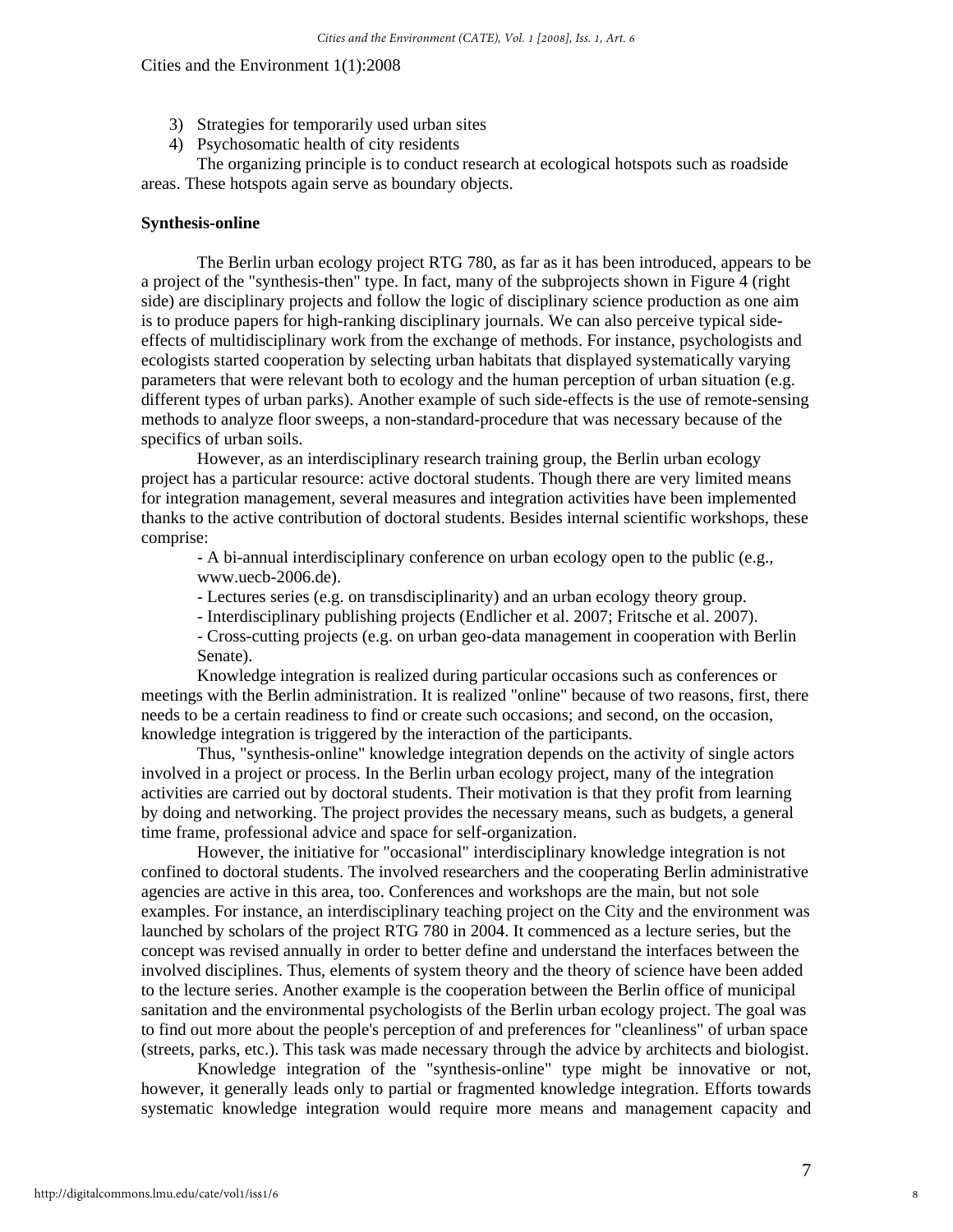would probably end in a "synthesis-first" type of integration management. This happened in the case of the annual Swiss environmental sciences case study of regional planning that started in 1994 as a "synthesis-online" project and developed into a "synthesis-first" type project (Mieg 2000) - as interdisciplinary knowledge was a primary goal of these projects.

# **DISCUSSION AND CONCLUSION**

 The discussion focuses on two points: the consequences for research in urban ecology and on methods of integration management.

## **Research in urban ecology**

 Urban ecology suffers from the divide between natural and social sciences. The challenge lies in "integrating humans into ecology" (Alberti et al. 2003; Marzluff et al. 2008). Urban ecology cannot do without integrating the human dimension. This is reflected in the definition of urban ecology by Sukopp and Wittig (1998): They define *urban* ecology as the research of ecosystems that are linked to typical urban functions or "uses", such as: dwelling, industry, commerce, traffic, or urban administration (p. 4).

 The Berlin urban ecology project (RTG 780) attempts to translate this definition into a research methodology. The project has so far identified specific ecology hotspots in cities: e.g., roadside areas, former housing estates, etc. Figure 5 provides an overview. These hotspots reflect the ecological dynamics of cities in Central Europe and can serve a map or program for future research paths.



#### **Figure 5: Concept of integrated research in urban ecology (Endlicher et al. 2007**

Defining hotspots as boundary objects may support interdisciplinary knowledge integration in urban ecology. However, there shouldn't be too many as otherwise complexity is unduly increased. Also it should be noted that the use of boundary objects does not guarantee interdisciplinarity. Interdisciplinary work requires both the declared intention to integrative research and above all organizational means for integration management.

9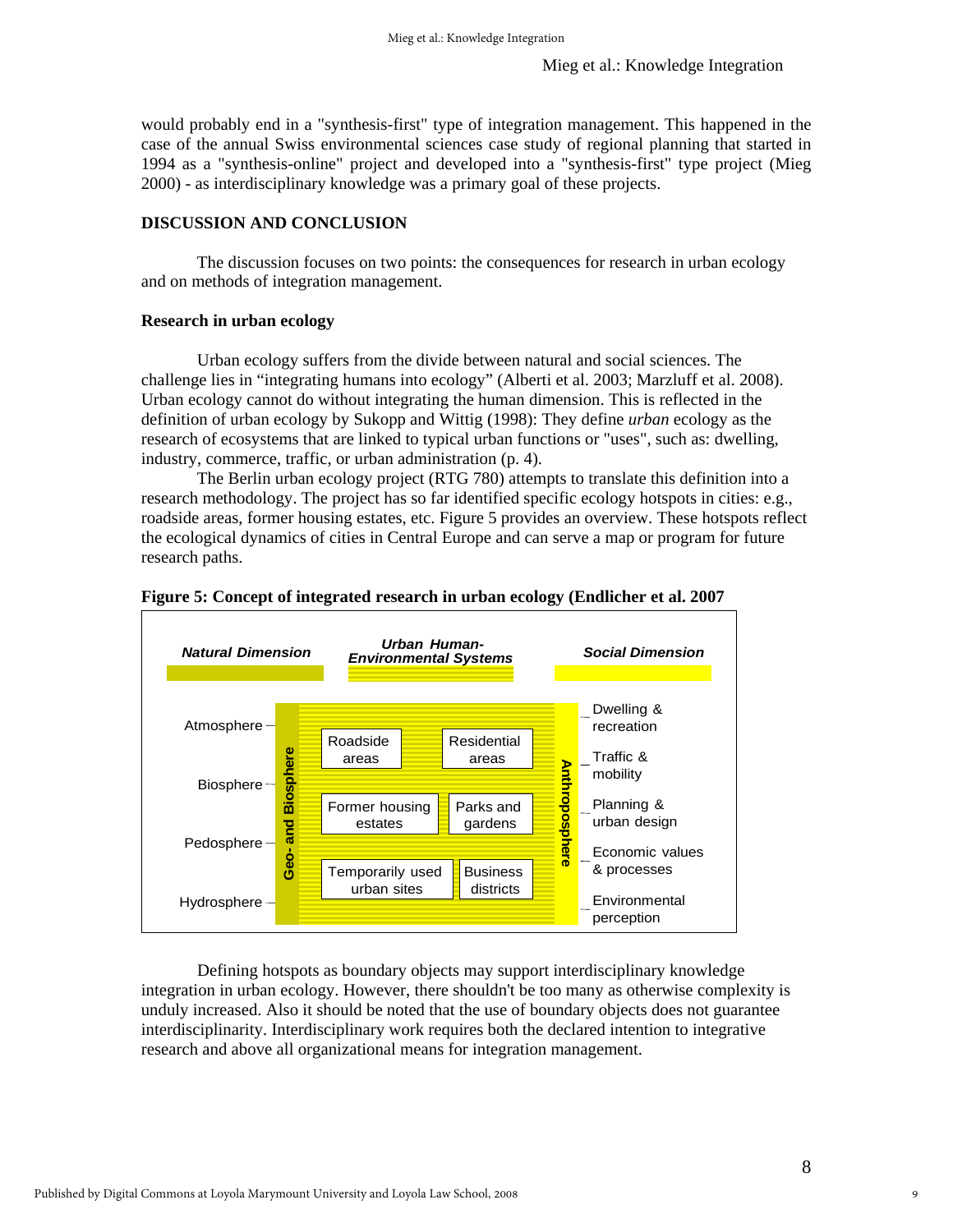#### **Integration management**

 The four types of integration management introduced in Table 1 serve different functions and work on different assumptions (see Figure 6). "Synthesis-then" and "synthesis-online" have a scientific focus. Their performance is measured by their scientific output such as papers or completed doctoral theses. "Synthesis-first" and "synthesis-as contracted" are focused on transfer. All types are open to interdisciplinary innovation. There is often a distinct lack of transfer of interdisciplinary research back into the scientific community. However, "synthesis-online" and "synthesis-first" often have explicit interdisciplinary goals. In these projects, experience with interdisciplinarity is more or less systematically produced and communicated.

#### **Figure 6: Comparison of the four types of integration management**



 To summarize: If interdisciplinarity has to be put into practice, then at least two conditions have to be fulfilled:

1) There must be an audience for the interdisciplinary results, which is someone who has a real interest in knowledge integration.

2) There must be some means provided for integration management.

 In transdisciplinary projects, or: mode-2 research (Gibbons et al. 1994), we see a very strong interest in synthesis results and, hence, in interdisciplinary knowledge integration. In this type of research, stakeholders are integrated with the project organization, especially during the definition of project goals and conceptual descriptors. This results in forms of project organisation such as "synthesis-first" (see Table 1).

 In projects without stakeholder participation, there needs to be a serious scientific interest in interdisciplinary results. In many multidisciplinary projects, we find a lack of both, methods of interdisciplinary knowledge integration and resources for integration management. Integration management of the "synthesis-online" type can compensate the lack of means, for instance through activities of the doctoral students involved as in the case of the Berlin urban ecology research project (RTG 780).

 On the basis of the current concepts and experiences of interdisciplinary work, future research on urban ecology will be able to more clearly define methods of knowledge integration in interdisciplinary projects.

### **Acknowledgements**

Preparation of this article was supported by funding from HANS-SAUER-STIFTUNG, Munich. The Berlin urban ecology research project RTG 780 is funded by Deutsche Forschungsgemeinschaft.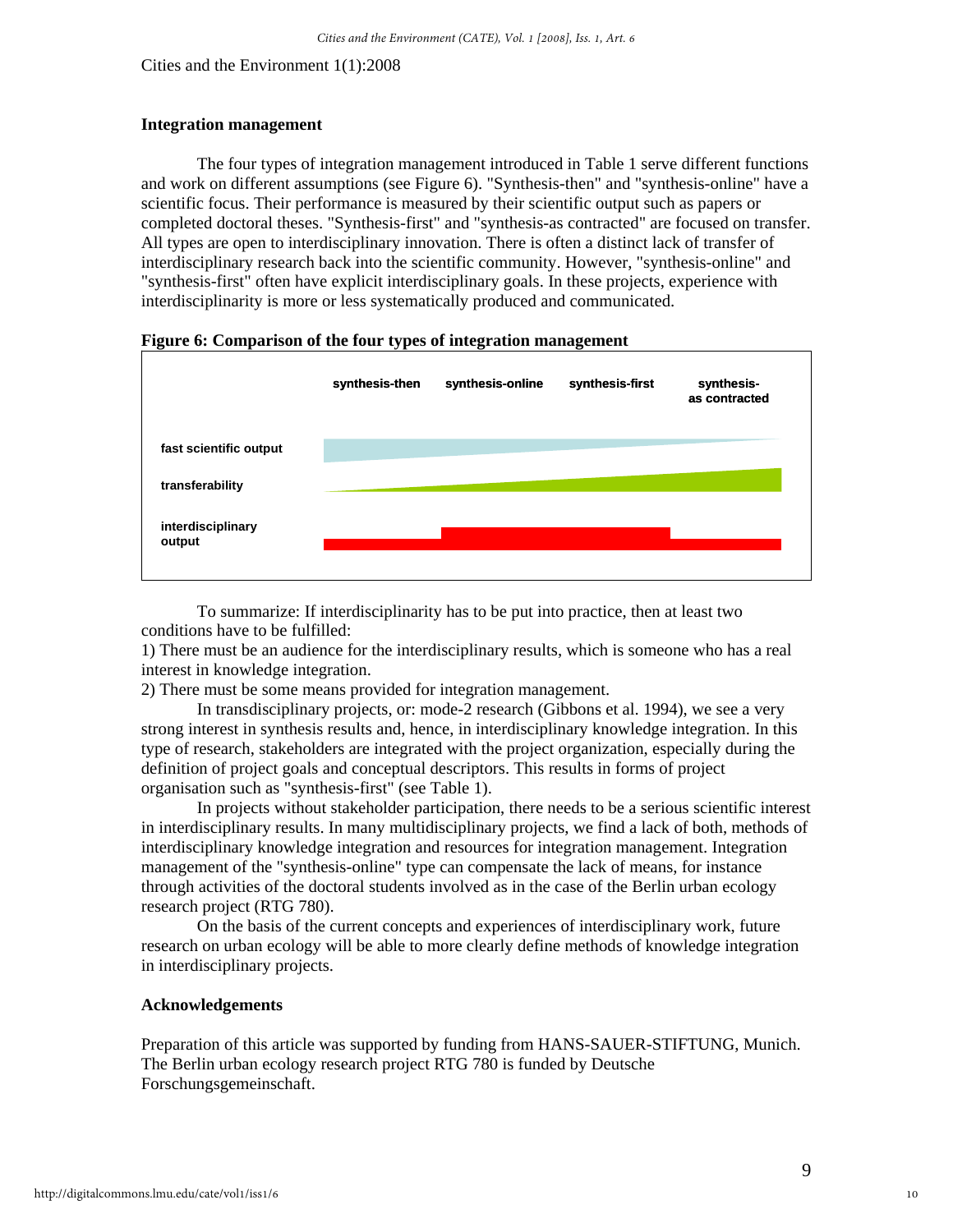# **Literature Cited**

- Alberti, M., Marzluff, J. M., Shulenberger, E., Bradley, G., Ryan, C. and Zumbrunnen, C. \_\_\_\_\_."Integrating humans into ecology: Opportunities and challenges for studying urban ecosystems", *Bioscience*, Vol 53, No.12, pp1-11.
- Endlicher, W., Langner, M., Hesse, M., Mieg, H. A., Hostert, P., Kowarik, I., Kulke, E., Nützmann, G., Schulz, M., van der Meer, E. and Wessolek, G. 2007 "Urban Ecology - Definitions and Concepts", in Langner, M. and Endlicher, W. (Eds.) *Shrinking Cities: Effects on Urban Ecology and Challenges for Urban Development*, Frankfurt: Peter Lang, pp1-15.
- Fritsche, M, Langner, M., Köhler, H., Ruckes, A., Schüler, D., Zakirova, B., Appel, K., Contardo, V., Diermayer, E., Hofmann, M., Kulemeyer, C., Meffert, P. and Westermann, J. 2007. "Shrinking Cities – A new Challenge for Research in Urban Ecology", in Langner, M. and Endlicher, W. (Eds.) *Shrinking Cities: Effects on Urban Ecology and Challenges for Urban Development,* Frankfurt: Peter Lang, pp17-33.
- Gibbons, M., Limoges, C., Nowotny, H., Schwartzman, S., Scott, P. and Trow, M. 1994. *The New Production of Knowledge,* London: Sage.
- Kübler, S. and Zeller, U. 2005 "The kestrel (Falco tinnunculus L.) in Berlin: Feeding ecology along an urban gradient", *Die Erde*, Vol 136, pp153-164.
- Marzluff, J. M., Shulenberger, E., Endlicher, W., Simon, U., Zumbrunnen, C., Alberti, M., Bradley, G. and Ryan, C. (Eds.) 2008. *Urban Ecology: an international perspective on the interaction between humans and nature*, Berlin: Springer.
- Mieg, H. A. (in press) "Professionalisation", in Rauner, F. and Maclean, R. (Eds.), *Handbook of Vocational Education Research,* Dordrecht: Springer.
	- \_\_\_\_\_. 2000. "University-based projects for local sustainable development: Designing expert roles and collective reasoning", *International Journal of Sustainability in Higher Education*, Vol 1, pp67-82.
		- \_\_\_\_\_. 2003a. "Interdisziplinarität braucht Organisation! [Interdisciplinary projects require management!]", *Umweltpsychologie*, Vol 7, No.2, pp32-52.
	- \_\_\_\_\_. 2003b "Umweltwissenschaft ohne Gegenstandsmodell fehlt es an Perspektive [Environmental Science without object models lacks perspective]", *Gaia*, Vol 12, pp249-251. \_\_\_\_\_. 2006 "System experts and decision making experts in transdisciplinary projects," *International Journal of Sustainability in Higher Education*, Vol 7, No.3, pp341-351.
- Mieg, H. A., Scholz, R. W. and Stünzi, J. 1996. "Das Prinzip der modularen Integration: Neue Wege von Führung und Wissensintegration im Management von Umweltprojekten [The principle of modular integration: New approaches to leadership and knowledge integration in the management of environmental projects]", *Organisationsentwicklung*, Vol 15, No.2, pp4- 15.
- Nehls, T., Sokolowska, Z., Hajnos, M., Jozefaciuk, G. and Wessolek, G. 2006. "Pore-system characteristics of pavement seam materials of urban sites", *Journal of plant nutrition and soil science*, Vol 169, pp16-24.
- Rosol, M. 2005. "Community gardens: A potential for stagnating and shrinking cities? Examples from Berlin", *Die Erde*, Vol 136, pp165-178.
- Scholz, R. W. and Tietje, O. 2002. *Embedded Case Study Methods: Integrating quantitative and qualitative knowledge*, Thousand Oaks: Sage.
- Scholz, R. W., Bösch, S., Mieg, H. A. and Stünzi, J. (Eds.) 1997. *Zentrum Zürich Nord, Stadt im Aufbruch: Bausteine für eine nachhaltige Stadtentwicklung, Fallstudie 1996* [City center Zurich North, a city on the move: Elements of sustainable urban development], Zürich: Verlag der Fachvereine.
- Schwarzenbach, R. C., Scholz, R. W., Heitzer, A., Stäubli, B. and Grossmann, B. 1999. "A regional perspective on contaminated site remediation: Fate of materials and pollutants", *Environmental Science and Technology*, Vol 33, No.14, pp2305–2310.